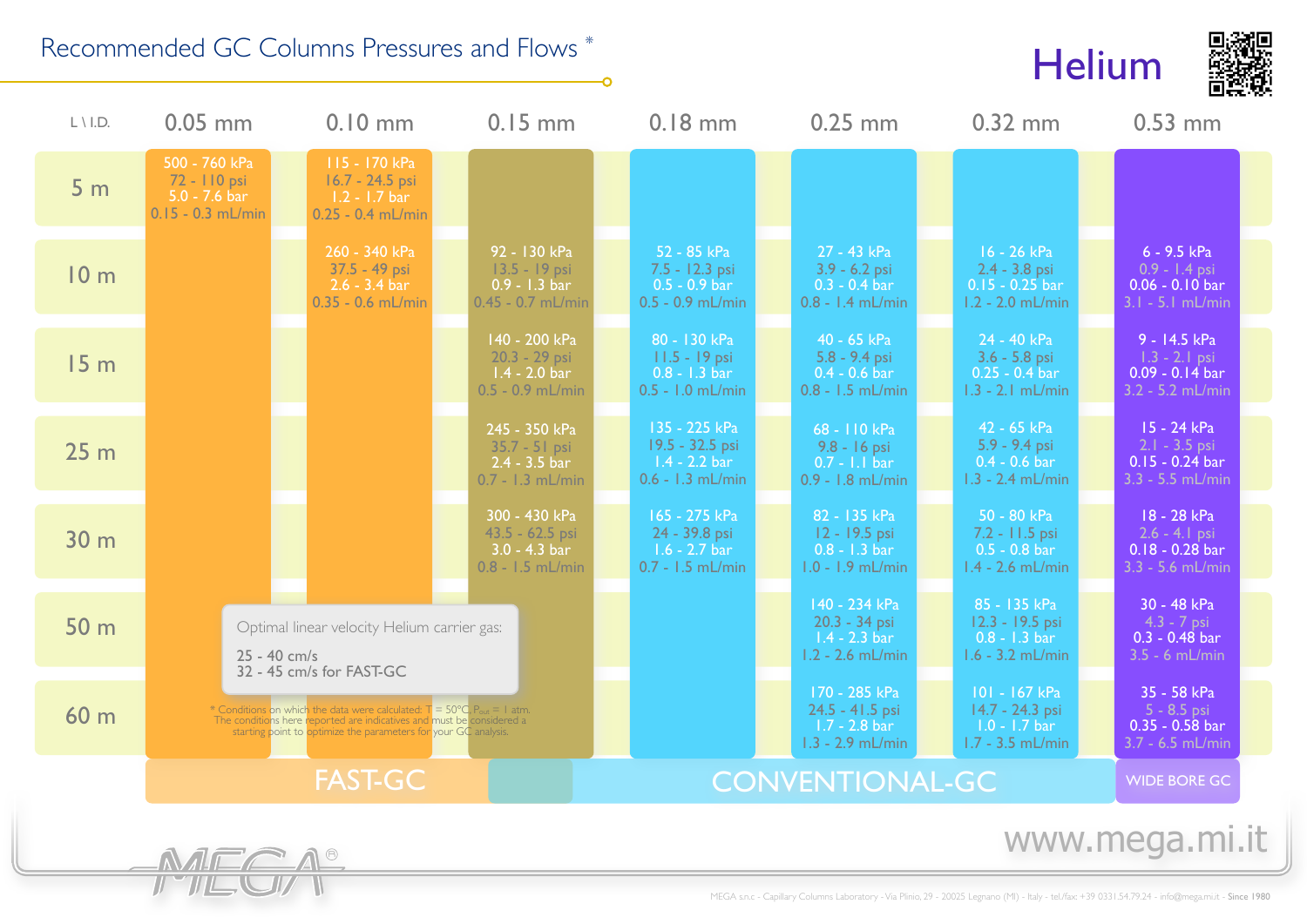## Recommended GC Columns Pressures and Flows \*





| $L \setminus$ I.D.      | $0.05$ mm                                                                        | $0.10$ mm                                                                                                                                                                                                                                 | $0.15$ mm                                                                         |                        | $0.18$ mm                                                                          |  | $0.25$ mm                                                                        |  | $0.32$ mm                                                                        |                     | $0.53$ mm                                                                 |
|-------------------------|----------------------------------------------------------------------------------|-------------------------------------------------------------------------------------------------------------------------------------------------------------------------------------------------------------------------------------------|-----------------------------------------------------------------------------------|------------------------|------------------------------------------------------------------------------------|--|----------------------------------------------------------------------------------|--|----------------------------------------------------------------------------------|---------------------|---------------------------------------------------------------------------|
| 5 <sub>m</sub>          | 300 - 630 kPa<br>43.5 - 90 psi<br>$3.0 - 6.3 \text{ bar}$<br>$0.15 - 0.4$ mL/min | 68 - 140 kPa<br>$9.8 - 20.3$ psi<br>$0.7 - 1.4$ bar<br>$0.25 - 0.6$ mL/min                                                                                                                                                                |                                                                                   |                        |                                                                                    |  |                                                                                  |  |                                                                                  |                     |                                                                           |
| 10 <sub>m</sub>         |                                                                                  | 140 - 295 kPa<br>$20.3 - 43$ psi<br>$1.4 - 2.9$ bar<br>$0.3 - 0.9$ mL/min                                                                                                                                                                 | 55 - 112 kPa<br>7.9 - 16.3 psi<br>$0.5 - 1.1$ bar<br>$0.5 - 1.3$ mL/min           |                        | 42 - 85 kPa<br>5.9 - 12.3 psi<br>$0.4 - 0.85$ bar<br>$0.7 - 1.6$ mL/min            |  | 21 - 45 kPa<br>$3.1 - 6.5$ psi<br>$0.2 - 0.4$ bar<br>$1.2 - 2.6$ mL/min          |  | 13 - 26 kPa<br>$1.9 - 3.8$ psi<br>$0.13 - 0.25$ bar<br>$1.9 - 4.0$ mL/min        |                     | 5 - 9.6 kPa<br>$0.7 - 1.4$ psi<br>$0.05 - 0.10$ bar<br>$5 - 10.5$ mL/min  |
| 15 <sub>m</sub>         |                                                                                  |                                                                                                                                                                                                                                           | 85 - 172 kPa<br>$12.3 - 25$ psi<br>$0.8 - 1.7$ bar<br>$0.6 - 1.6$ mL/min          |                        | 62.5 - 130 kPa<br>$9 - 19$ psi<br>$0.6 - 1.3 \text{ bar}$<br>0.8 - 1.9 mL/min      |  | 32 - 65 kPa<br>$4.6 - 9.4$ psi<br>$0.3 - 0.65$ bar<br>$1.3 - 2.9$ mL/min         |  | 19 - 40 kPa<br>$2.8 - 5.8$ psi<br>$0.2 - 0.4 \text{ bar}$<br>$2.0 - 4.3$ mL/min  |                     | 7 - 14 kPa<br>$1 - 2$ psi<br>$0.07 - 0.14$ bar<br>5.1 - 10.5 mL/min       |
| 25 <sub>m</sub>         |                                                                                  |                                                                                                                                                                                                                                           | 141 - 300 kPa<br>20.5 - 43.5 psi<br>$1.4 - 3.0 \text{ bar}$<br>$0.7 - 2.2$ mL/min |                        | 106 - 225 kPa<br>15.3 - 32.5 psi<br>$1.05 - 2.2 \text{ bar}$<br>$0.9 - 2.6$ mL/min |  | 54 - 110 kPa<br>7.8 - 16 psi<br>$0.5 - 1.1$ bar<br>$1.4 - 3.5$ mL/min            |  | 32 - 65 kPa<br>$4.6 - 9.4$ psi<br>$0.3 - 0.6$ bar<br>$2.1 - 4.8$ mL/min          |                     | 12 - 23.5 kPa<br>$1.7 - 3.4$ psi<br>$0.1 - 0.24$ bar<br>$5.2 - 11$ mL/min |
| 30 <sub>m</sub>         |                                                                                  |                                                                                                                                                                                                                                           | 172 - 360 kPa<br>$25 - 53$ psi<br>$1.7 - 3.6$ bar<br>$0.8 - 2.5$ mL/min           |                        | 115 - 245 kPa<br>16.7 - 35.7 psi<br>$1.1 - 2.4 \text{ bar}$<br>$0.9 - 2.8$ mL/min  |  | 65 - 135 kPa<br>9.4 - 19.5 psi<br>$0.65 - 1.3 \text{ bar}$<br>$1.5 - 4.0$ mL/min |  | 40 - 80 kPa<br>5.8 - 11.5 psi<br>$0.4 - 0.8$ bar<br>$2.1 - 5.0$ mL/min           |                     | 14 - 28 kPa<br>$2 - 4$ . I psi<br>$0.14 - 0.28$ bar<br>3.4 - 11.2 mL/min  |
| 50 <sub>m</sub>         | carrier gas:                                                                     | Optimal linear velocity Hydrogen                                                                                                                                                                                                          |                                                                                   |                        |                                                                                    |  | 100 - 210 kPa<br>$14.5 - 30.5$ psi<br>$1.0 - 2.1$ bar<br>1.7 - 4.8 mL/min        |  | 65 - 135 kPa<br>9.4 - 19.5 psi<br>$0.65 - 1.3 \text{ bar}$<br>$2.4 - 6.2$ mL/min |                     | 24 - 48 kPa<br>$3.5 - 7$ psi<br>$0.25 - 0.48$ bar<br>5.5 - 12.3 mL/min    |
| 60 <sub>m</sub>         | 40 - 80 cm/s                                                                     | * Conditions on which the data were calculated: $T = 50^{\circ}C$ , P <sub>out</sub> = 1 atm.<br>The conditions here reported are indicatives and must be considered a<br>starting point to optimize the parameters for your GC analysis. |                                                                                   |                        |                                                                                    |  | 120 - 255 kPa<br>17.5 - 37.2 psi<br>$1.2 - 2.5$ bar<br>$1.8 - 5.5$ mL/min        |  | 72 - 150 kPa<br>10.5 - 21.8 psi<br>$0.7 - 1.5$ bar<br>$2.5 - 6.7$ mL/min         |                     | 28 - 58 kPa<br>$4.1 - 8.5$ psi<br>$0.28 - 0.58$ bar<br>5.6 - 12.5 mL/min  |
|                         |                                                                                  | <b>FAST-GC</b>                                                                                                                                                                                                                            |                                                                                   | <b>CONVENTIONAL-GC</b> |                                                                                    |  |                                                                                  |  |                                                                                  | <b>WIDE BORE GC</b> |                                                                           |
| www.mega.mi.it<br>MECA® |                                                                                  |                                                                                                                                                                                                                                           |                                                                                   |                        |                                                                                    |  |                                                                                  |  |                                                                                  |                     |                                                                           |

O